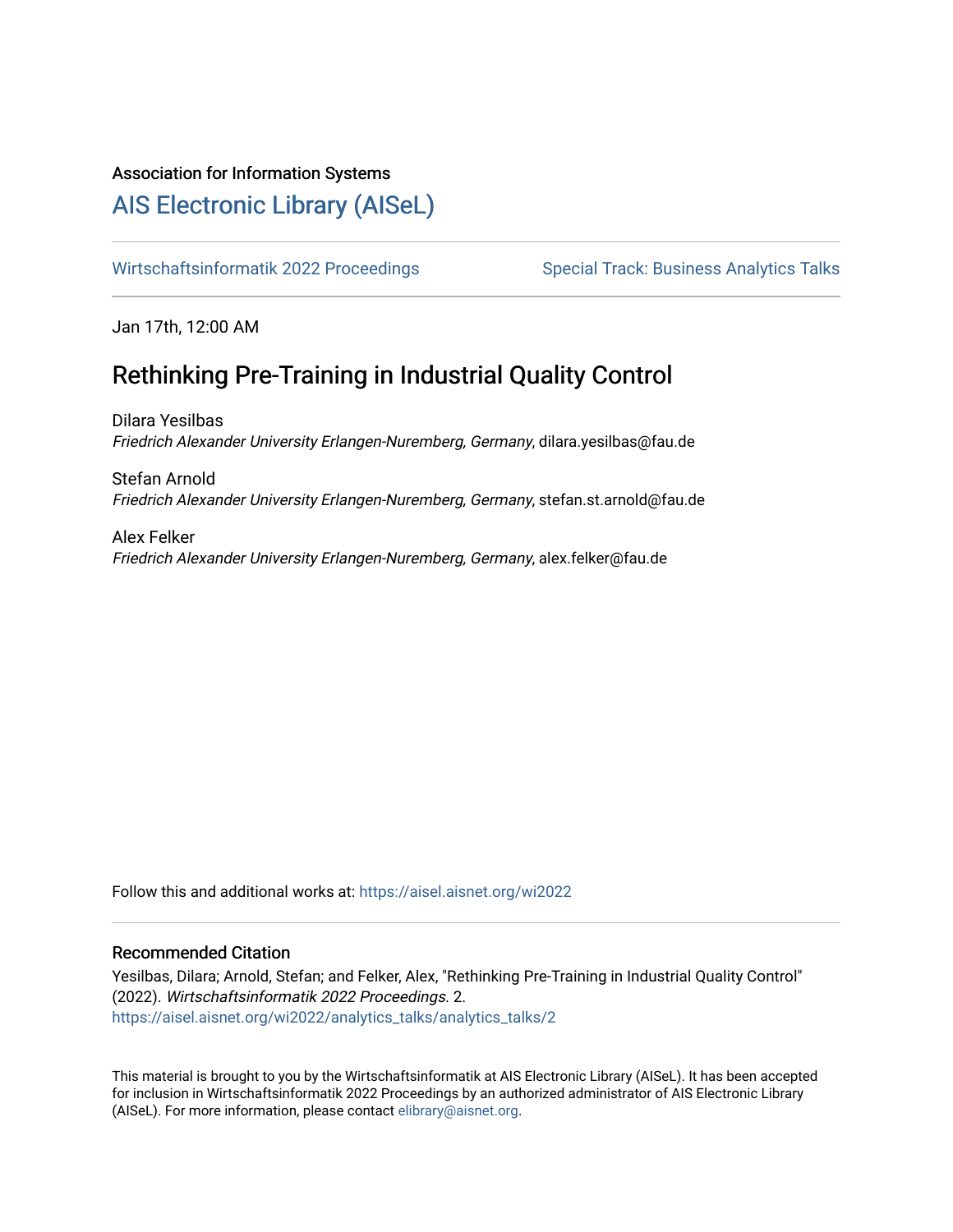## Rethinking Pre-Training in Industrial Quality Control

Dilara Yesilbas, Stefan Arnold, and Alex Felker

University of Erlangen-Nuremberg, Institute of Information Systems, Nuremberg, Germany *{*dilara.yesilbas, stefan.st.arnold, alex.felker*}*@fau.de

Abstract. The application of machine learning is of high significance for quality control tasks in the manufacturing industry due to large volumes of machinegenerated data. However, labeling data is costly and labor-intensive. In this study, we evaluate the role of manual labeling and the moderating effect of autoencoderbased pre-training in optical quality control using real-world industrial data. We observe that pre-training substantially elevates the classification accuracy for small amounts of labeled data. With increasing amounts of labeled data available during fine-tuning, however, we find diminishing returns, analogous to recent concerns raised in non-industrial applications.

Keywords: Autoencoder, Optical Quality Control, Printed Circuit Boards

## 1 Introduction

*Quality Control* (QC) is a critical task in the manufacturing industry. Current systems often still require manual inspection by experts. However, repetitive tasks can be tedious, making human-based QC error-prone. Hence, there is an increasing demand to apply machine learning in QC. As for optical inspection, *Convolutional Neural Networks* (CNNs) are suitable to ensure high quality standards at competitive costs. CNNs are employed in a broad array of applications. Building on the *Transfer Learning* paradigm, publicly available models pre-trained on generic data are typically used and labeled with task-specific data. However, data modalities for specific tasks are often vastly different in industry, fueling the debate on the added value of generic pre-training. Moreover, the high cost of manually labeling data is a major challenge for companies. As a remedy, Masci *et al.* [1] presented an unsupervised alternative in the form of stacked *Convolutional Autoencoders* (CAEs). Being unsupervised, CAEs reduce the amount of labeled data required, making them attractive to companies with large machine-generated data. In this paper, we contribute to the recent debate on pre-training and fine-tuning [2–5] and the cost of manual annotation from the perspective of optical quality control. Using controlled experiments on real-world data, we ablate the role of unsupervised pretraining by comparing its fine-tuned classification accuracy with training from a random initialization. By varying the amount of labeled data by multiple orders of magnitude, we find evidence that manual labeling renders the need for unsupervised pre-training for our task, as recently reported by [4, 5] for the case of supervised pre-training on *ImageNet*.

17th International Conference on Wirtschaftsinformatik February 2022, Nürnberg, Germany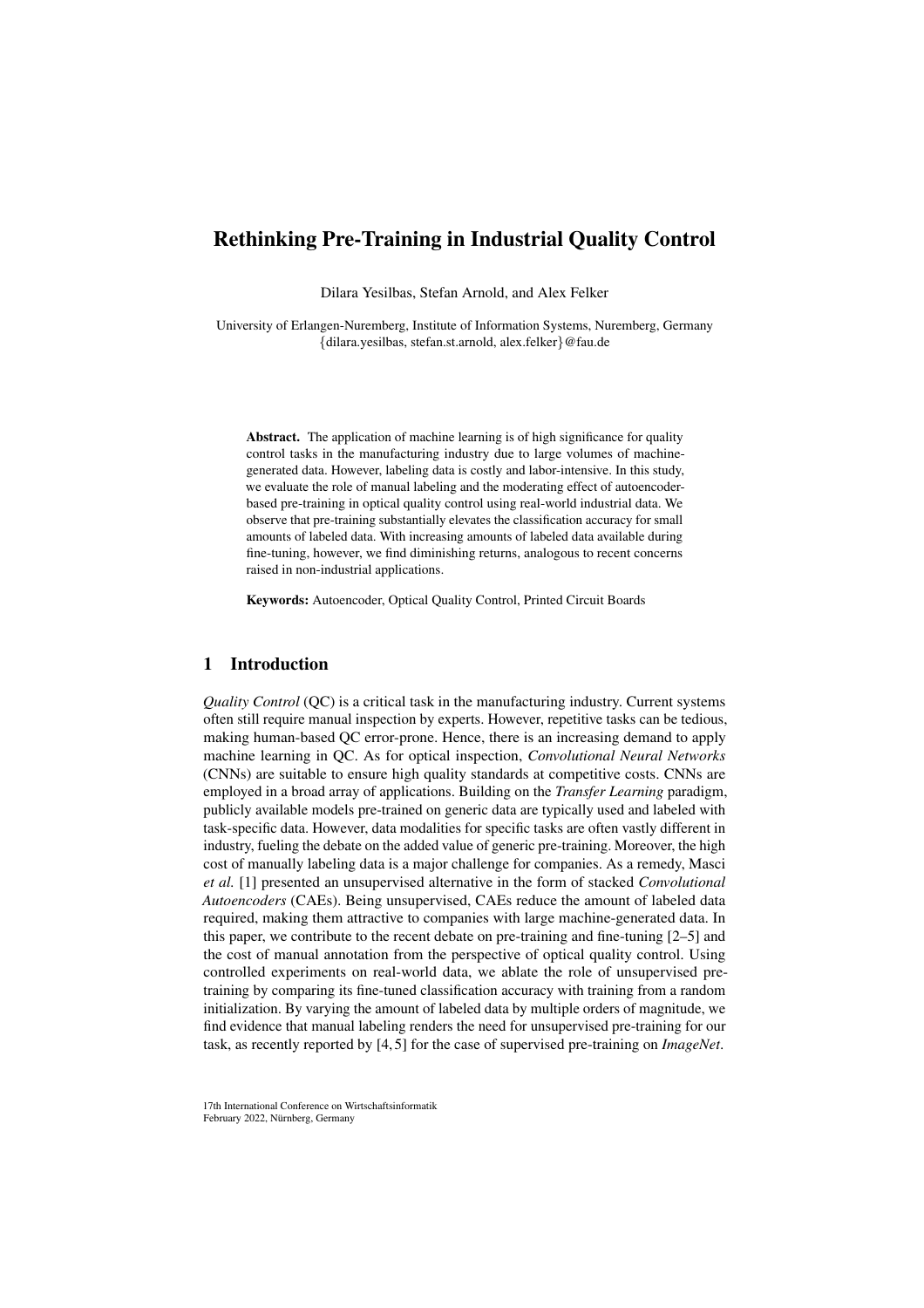#### 2 Background

In a series of ablation studies, Erhan *et al.* [2] investigated the role of pre-training and finetuning of visual feature hierarchies. More recently, Hendrycks *et al.* [3] showed that pretraining adds robustness to uncertainty estimates for out-of-distribution classifications. In contrast, He *et al.* [4] and Zoph *et al.* [5], experimentally demonstrated that a model trained from-scratch can match or exceed the performance of a model pre-trained with supervision given sufficient training time and labeled data. Instead of training a CNN from-scratch, an initial data representation can first be learned in an unsupervised manner. Most unsupervised methods for pre-training are based on the encoder-decoder paradigm. This family of methods centers on reconstruction, where the input is first transformed into a lower-dimensional space, and then expanded to reconstruct the input data. Zeiler *et al.* [6] demonstrated that deep hierarchies can be formed by stacking multiple autoencoders. This allows unsupervised pre-training to be performed layer by layer, as each layer receives its input from the layer below. For visual features, Masci *et al.* [1] presented a CAE stack that builds on multiple convolution layers to transform images into a high-dimensional feature representation, and then reconstructs the image using strided transposed convolutions. We adopt the CAE for pre-training.

### 3 Experiments

We base our methodology on Masci et al. [1] but use a residual network as baseline for our CNN and CAE.<sup>1</sup> A similar network architecture is used by [7] in a concurrent research effort. By leveraging skip connections, residual networks provide a good tradeoff between performance and number of parameters. In our experiment, we evaluate the unsupervised pre-training and fine-tuning paradigm against from-scratch training for optical quality control. Therefore, we have compiled a balanced real-world dataset of defective and defect-free printed circuit board (PCB) images. For the purpose of optical quality control, the original PCB images are divided into square sections that form our dataset. In our experiment, we divided our dataset into two classes. The first class comprises only defect-free images. In the second class of defective images, we combined five common PCB defect categories into one class. In total, our binary dataset consists of 100*,* 000 unlabeled auxiliary examples for unsupervised pre-training and further 100*,* 000 labeled examples for supervised fine-tuning. Both data partitions come from the same production line. We converted the resolution of the grayscale images to shape  $3 \times 224 \times 224$ . Apart from resizing, we augmented the training examples using flipping and rotation. By splitting the data into training set and a hold-out validation set, we tracked the training progress and adjusted hyperparameters independently for pre-training, fine-tuning, and from-scratch training. Figure 1 depicts our training process.

*Pre-Training.* To obtain a CAE for pre-training, we detach the fully-connected layer of our residual network and mirror strided transposed convolutional layers analogous to the number of convolution layers. With the objective of extracting the CAE encoder to initialize the convolutional layers of the CNN, we train the CAE stack on large-scale

 $1$  We identified ResNet-50 on the basis of a preliminary analysis on state-of-the-art networks.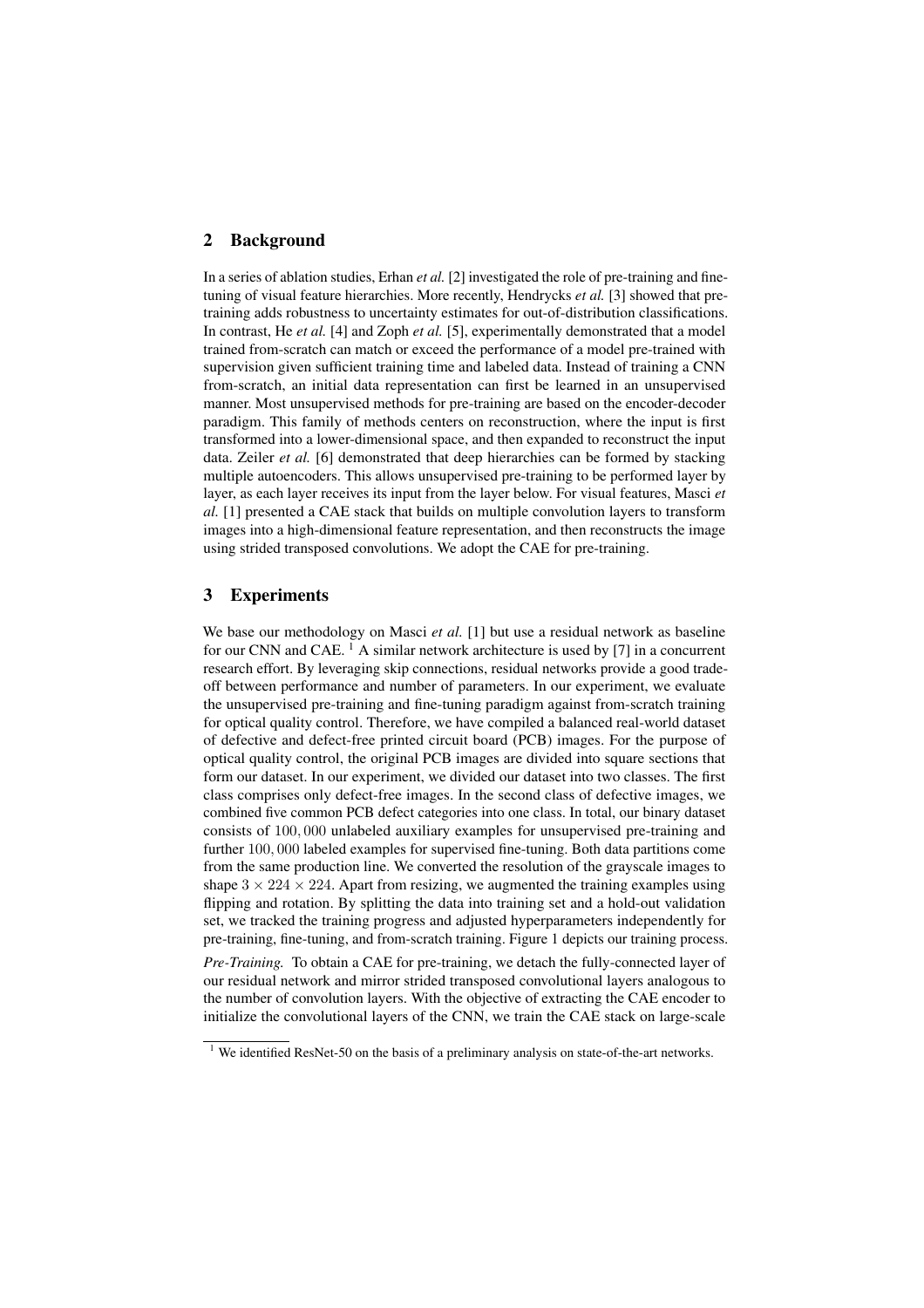unlabeled PCB images without supervision. Note that the feature map of the CAE stack is high-dimensional. This contrasts with dimensionality reduction, which is typically the main application of CAEs. Without further constraints, a high-dimensional representation enables the CAE to learn the identity function which copies the input onto a feature map. While the identity function simplifies a perfect reconstruction of the input, it prevents the CAE from finding a generalized data representation. To serve as a suitable initialization, a form of regularization must be applied. For regularization of CAEs, sparsity constraints on the representation layer or noisy reconstruction objectives can be utilized. Pooling layers were added in earlier work as an elegant way to enforce sparsity without the need for further regularization. Since residual networks use skip connections instead of pooling layers to add hierarchy, we apply a denoising CAE. At pixel-level, we add random Gaussian noise to each image uniformly, which prevents the CAE from learning a non-trivial latent PCB representation. Using mean squared error as objective function, we pre-train the CAE until convergence using stochastic gradient descent. As we are only interested in the latent representation of the CAE encoder, the CAE decoder and the CAE-generated PCB images can be deleted.





Figure 1. Two-step training process in line with pre-training and fine-tuning paradigm.

Figure 2. Results: Comparison of classification accuracy for real-world PCB images as a function of the amount of labeled data for autoencoderbased initialization vs. random initialization.

*Fine-Tuning.* To obtain a CNN for fine-tuning, we add a fully-connected classification layer on top of the CAE encoder. While the convolutional layers are preset with the parameters obtained from unsupervised pre-training, the fully-connected layer is initialized at random. The CNN is then fine-tuned for binary classification of defective and defect-free images of PCBs. To evaluate the role of unsupervised pre-training compared to labor-intensive manual annotation, we sub-sample  $\{10^0, 10^1, \ldots, 10^5\}$  labeled PCB images and compare the classification accuracy after fine-tuning.

In Figure 2, we depict the classification accuracy after fine-tuning as a function of the amount of labeled data. By gradually increasing the amount of labeled data up to six orders of magnitude, we measure the value added by labor-intensive manual annotation under moderation of unsupervised pre-training. For comparison, we initialize a residual network of the same topology with random initialization. To ensure reproducibility, its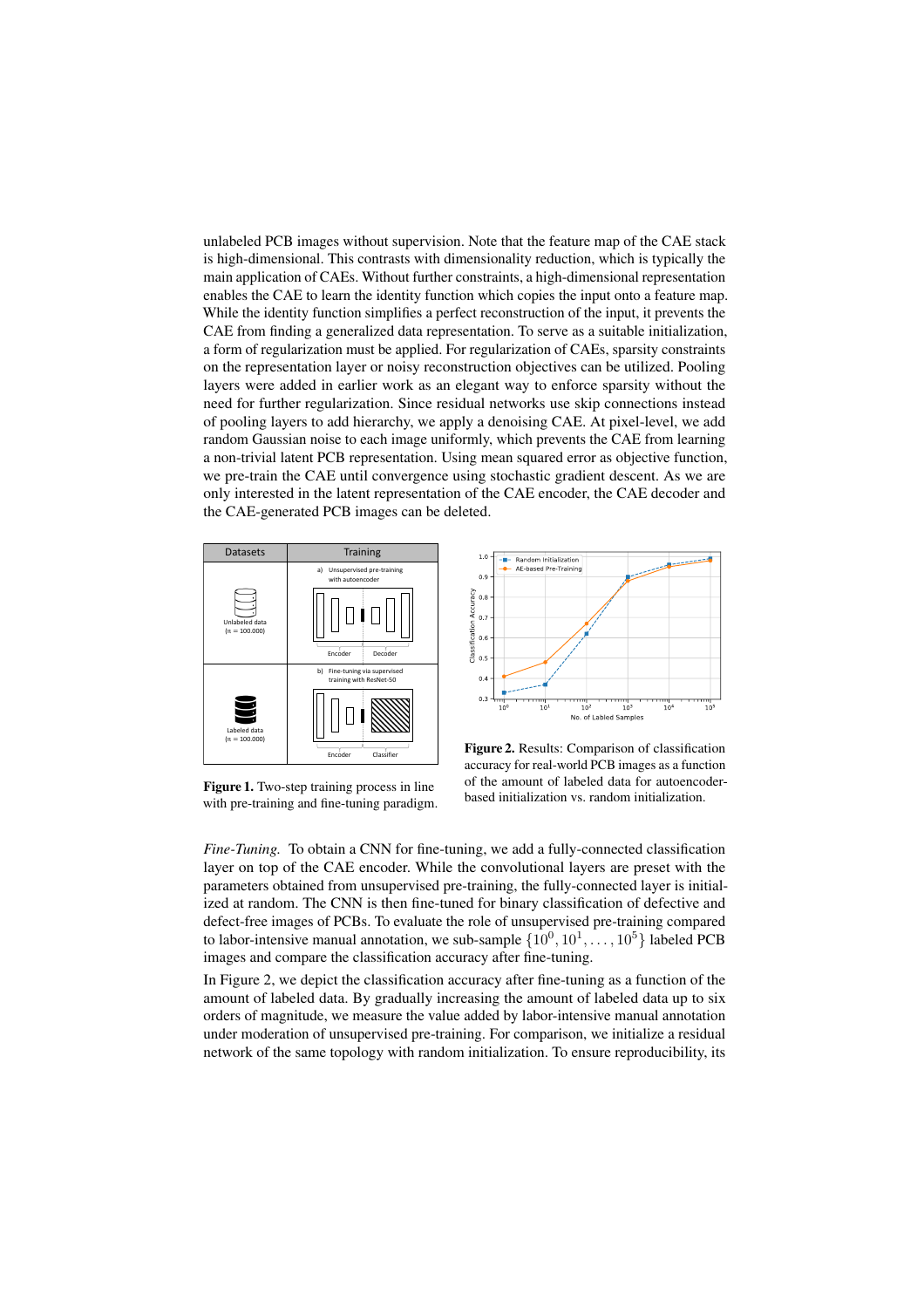training mimics the fine-tuning of the pre-trained CNN under a static random seed. With increasing amounts of labeled data, we observe diminishing returns of unsupervised pre-training for our case, which is consistent with the findings in [4,5] for supervised pretraining. For low data regimes  $(< 10<sup>2</sup>)$ , we find CAE-based pre-training to yield better accuracy, which is, however, trivial and does not meet manufacturing standards. For high data regimes ( $\gg 10^3$ ), from-scratch training consistently outperforms fine-tuning of CAE-based pre-training while achieving operationally reliable accuracies.

### 4 Discussion

Leveraging stacked autoencoders for unsupervised pre-training has been proposed for industrial applications where manual labeling is tedious but large amounts of unlabeled data exist [7–9]. By conducting controlled experiments on real-world industrial data that exhibit the argued characteristics, we show that the prohibitive costs of manual annotations *cannot* be offset by additional training effort spent on CAE-based pretraining. Although the performance gain of CAE-based pre-training is not marginal for low data regimes, the defect detection accuracy is insufficient for the stringent industrial manufacturing standards. Moreover, the returns of unsupervised pre-training diminish as the data size increases. We therefore recommend economizing on unsupervised CAEbased pre-training in favor of manual labeling and training from-scratch for use cases that require high-quality models. Considering our research roadmap, we plan to extend our study to a multi-class classification where we evaluate the robustness and uncertainty differentiated by defect categories. We hypothesize that CAE-based pre-training may be more beneficial for new production lines with no prior operational experience and rarely labeled data.

### **References**

- 1. Masci, J., Meier, U., Cireşan, D., Schmidhuber, J.: Stacked convolutional auto-encoders for hierarchical feature extraction. In: International conference on artificial neural networks. pp. 52–59. Springer (2011)
- 2. Erhan, D., Courville, A., Bengio, Y., Vincent, P.: Why does unsupervised pre-training help deep learning? In: Proceedings of the thirteenth international conference on artificial intelligence and statistics. pp. 201–208. JMLR Workshop and Conference Proceedings (2010)
- 3. Hendrycks, D., Lee, K., Mazeika, M.: Using pre-training can improve model robustness and uncertainty. In: International Conference on Machine Learning. pp. 2712–2721. PMLR (2019)
- 4. He, K., Girshick, R., Dollár, P.: Rethinking imagenet pre-training. In: Proceedings of the IEEE/CVF International Conference on Computer Vision. pp. 4918–4927 (2019)
- 5. Zoph, B., Ghiasi, G., Lin, T.Y., Cui, Y., Liu, H., Cubuk, E.D., Le, Q.V.: Rethinking pre-training and self-training. arXiv preprint arXiv:2006.06882 (2020)
- 6. Zeiler, M.D., Krishnan, D., Taylor, G.W., Fergus, R.: Deconvolutional networks. In: 2010 IEEE Computer Society Conference on computer vision and pattern recognition. pp. 2528–2535. IEEE (2010)
- 7. Xu, H., Huang, Z.: Annotation-free defect detection for glasses based on convolutional autoencoder with skip connections. Materials Letters 299, 130065 (2021)